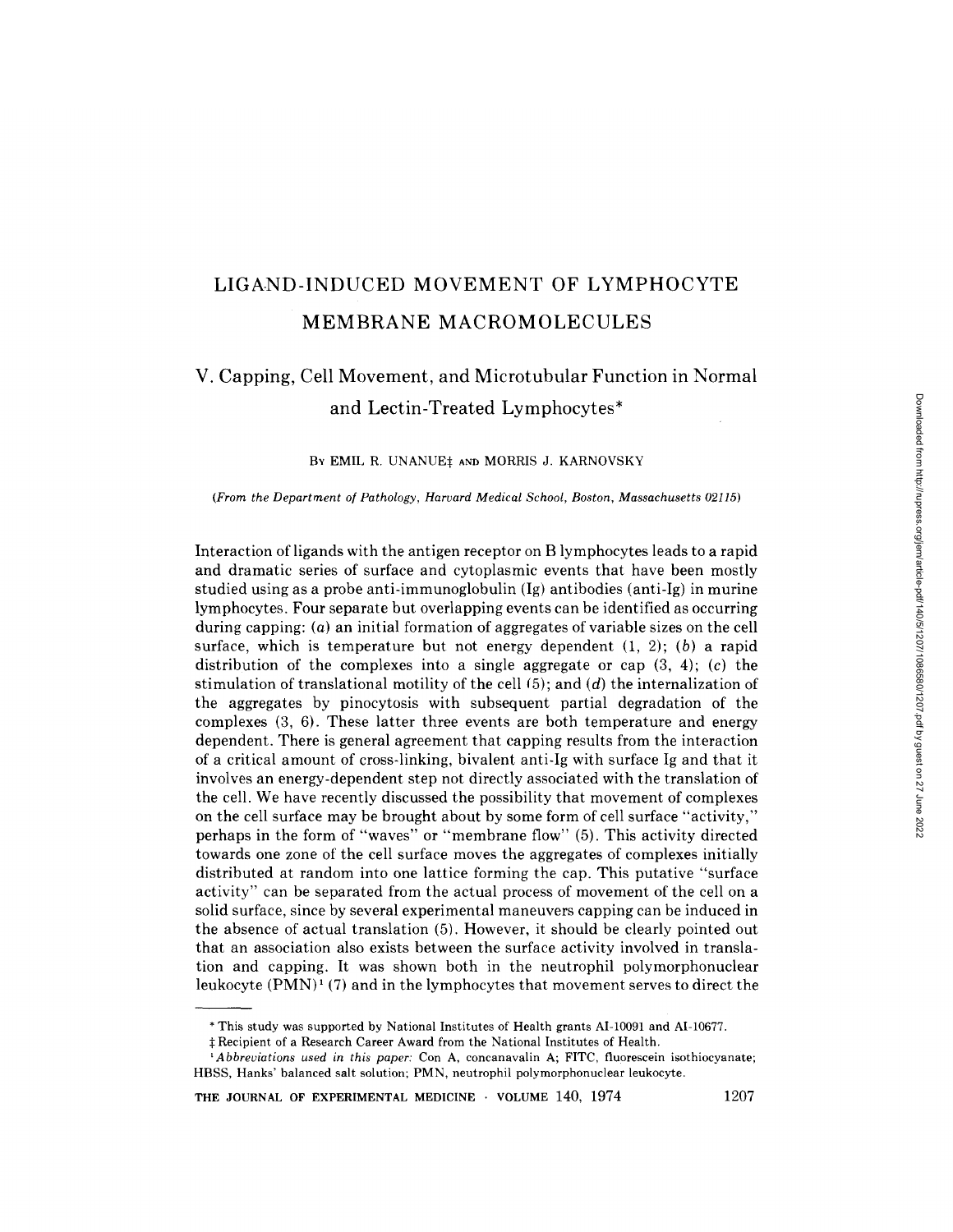cap to the trailing part of the cell. In the lymphocytes, the caps in stationary cells occupy a large area of the cell surface, while those in cells in translation are tight and occupy a small area at the posterior part of the cell (5).

Several recent publications implicate microtubular proteins as exerting some form of control of events occurring at the cell surface, including capping. Berlin and co-workers  $(8-10)$  based their conclusions on experiments in which the relationship between two surface sites was altered by colchicine treatment of the cells. In a normal state, the two sites were discriminated; but after colchicine treatment, the sites were randomized. One of us (Karnovsky), together with Berlin and associates, observed that the mobility of Con A-binding sites in SV40-transformed fibroblasts was enhanced by colchicine treatment (11). Edelman and co-workers  $(12-15)$  inhibited capping of Ig on lymphocytes by coneanavalin A (Con A) treatment at physiological temperatures. The inhibition by Con A of Ig capping was counteracted, and capping was obtained, by colchicine treatment or by initial reactions with the ligands at low temperatures with subsequent warming of the labeled cells (12-15). Similar results have been seen in the PMN where high concentrations of Con A inhibited capping (7). However, in the PMN it was noted that the colchicine effect was not observed on cells in which cell movement was inhibited. Hence, the question was raised as to whether the colchicine effect of reversing Con A inhibition of capping was mediated through cell movement itself, particularly in view of the observation that cell movement in itself would apparently favor capping of both monovalent and multivalent ligands, apparently through a sweeping of the label to the trailing edge of the cell (7).

In view of the above observations, it was of interest to re-examine similar phenomena as they occur in lymphocytes. We now report on a series of experiments on capping of Ig-anti-Ig complexes on lymphocytes in which the effects of drugs that bind to microtubular protein have been analyzed. The murine lymphocyte is an ideal cell for studying behavior of surface molecules: the end point (capping) is very distinct and can be easily scored; and the relationship between a stationary cell or one in motion can be reasonably well established by scoring for the presence of motile or ameboid forms (5). One problem with capping in lymphocytes is its rapidity, but this problem can, in part, be obviated by reducing temperature of the test system from 37°C to 21°C.

Previous experiments had indicated that colehicine-treated lymphocytes capped complexes of Ig-anti-Ig without any apparent difficulty (3, 16). We now report that colchicine has a synergistic negative effect with cytochalasin B on capping and that the effect of colchicine on the Con A inhibition of capping can be explained by increased motility of the cell. All these experiments could be interpreted as supporting the hypothesis that microtubules have some effect in regulating the surface activity generated by complexing of receptors with their ligand, but call attention to cell motility as an important factor to take into consideration, at least in some systems, whenever interpreting the role of intracellular organelles in surface behavior.

## Materials and Methods

*Cells.* Lymphocytes were harvested from spleens of A/St mice (West Seneca Laboratories, Buffalo, N. Y.) by conventional procedures. Cells were harvested using Hanks' balanced salt solution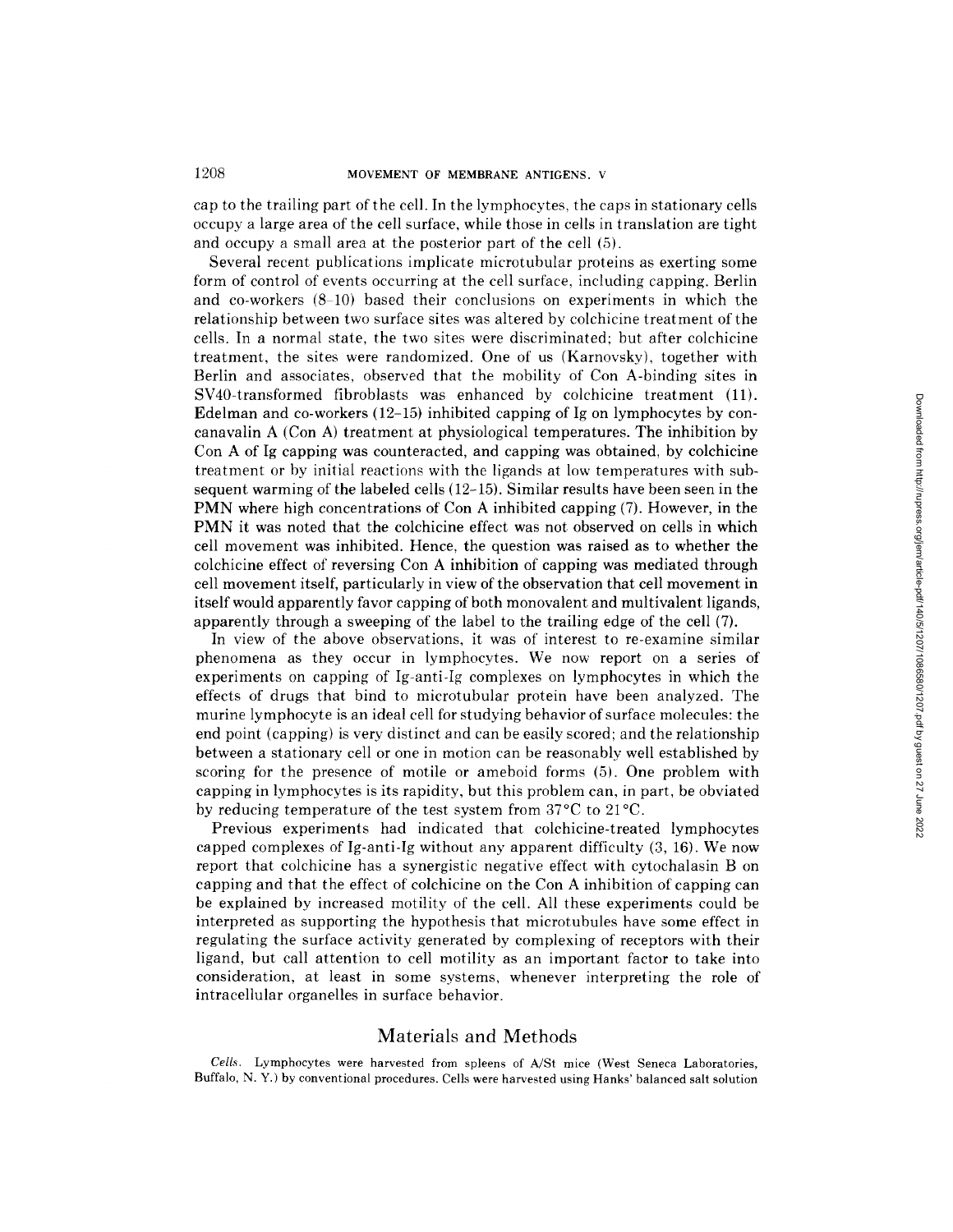(HBSS) containing 10 mM HEPES, and 1% fetal calf serum. After harvesting, the cells were centrifuged on a Ficoll-Hypaque gradient in order to eliminate dead cells, erythrocytes, and debris.

#### *Reagents*

CULTURE MEDIA. HBSS with 10 mM HEPES and 1% fetal calf serum were used in most experiments.

FLUORESCENT ANTI-IG ANTIBODY. It was an IgG from polyvalent rabbit antimouse Ig with a fluorescein (FITC)-protein molar ratio of 4. 20-100  $\mu$ g were used per test.

FERRITIN-LABELED ANTI-1G ANTIBODY. The same IgG as described above was conjugated to ferritin. It was the same preparation used by Unanue et al. (4).

COLCHICLNE. Colchicine (Sigma Chemical Co., St. Louis, Mo.) solutions of  $10^{-4}-10^{-6}$  M were prepared immediately before use.

VINBLASTINE. Vinblastine (Sigma Chemical Co.) was used at a concentration of  $10^{-4}$  M.

CYTOCHALAS|N B. Cytochalasin B, (ICI Research Laboratories, Cheshire, England) a 1 or 10  $\mu$ g/ml solution was prepared in dimethylsulfoxide.

CON h. Con A (Miles Laboratories, Inc., Miles Research Div., Kankakee, Ill.), was kept sterile at room temperature and used at concentrations of 1-100  $\mu$ g/ml.

*Experimental Procedures.* The basic design was to determine the effect of the various drugs on the capping of fluorescent anti-Ig-lg complexes. The assays were usually carried out on 2-cm diameter flat-bottomed culture dishes (Multi Dish Disposo-Tray, Linbro Chemical Co., New Haven, Conn.). 0.5 ml of a cell suspension (10<sup>7</sup>/ml) was incubated with anti-Ig either at 21<sup>°</sup>C or at 37<sup>°</sup>C. At appropriate times, usually 30 min at  $21^{\circ}$ C or 10 min at 37 $^{\circ}$ C, the reaction was stopped by the addition of an equal volume of 2% paraformaldehyde. The cells were left 15 min in the fixative, washed once, resuspended in media, and examined under the fluorescent microscope. Cells were scored for those showing fluorescence distributed in caps or throughout the whole cell surface; in the latter case, attention was paid to the pattern of fluorescence, whether delicately speckled, forming a finely interrupted ring at the periphery, or coarsely aggregated into patches. 200-300 cells were scored in each experiment.

One set of experiments evaluated the effects of colchicine or cytochalasin B, or both, on capping. In these experiment, the cell suspension was first incubated with the drug for 30 min to 2 h; then anti-Ig was added, and the reaction was allowed to proceed. The concentration of colchicine was  $10^{-4}$  M in most experiments. Cytochalasin B was used at  $1-10 \mu g \times ml$ .

Most of the experiments using Con A followed the original protocol of Yahara and Edelman (12). The cells were incubated with Con A for a period of 30 min before addition of anti-Ig. If necessary, colchicine, vinblastine, or cytochalasin B were added together with Con A.

## **Results**

*Effects of Colchicine and Cytochalasin B.* We studied the effects of colchicine or cytochalasin B, or both, on capping of Ig-anti-Ig complexes. Colchicine did not interfere with capping of Ig, either at 21°C or at 37°C, in accordance with past results (5, 16). In the present experiments, the tempo of capping was evaluated by counting caps at different times from 10-30 min at 21°C in the presence or absence of the drug. In normal cells, the rate of capping was markedly reduced at  $21^{\circ}$ C as compared with 37 $^{\circ}$ C, and hence it was possible that effects of any drug could be observed better under conditions of reduced temperature. The results of Table I clearly indicate no effect of colchicine on the rate of capping. The time of incubation of the lymphocytes in  $10^{-4}$  M colchicine was varied from 30 min to 2 h and was found not to affect the capping of anti-Ig complexes (results not shown).

The effects of colchicine were also tested on cells in suspension or settled on a dish. Previous studies indicated that lymphocytes settled on a dish showed translational motility upon interaction with a bivalent anti-Ig. This motility was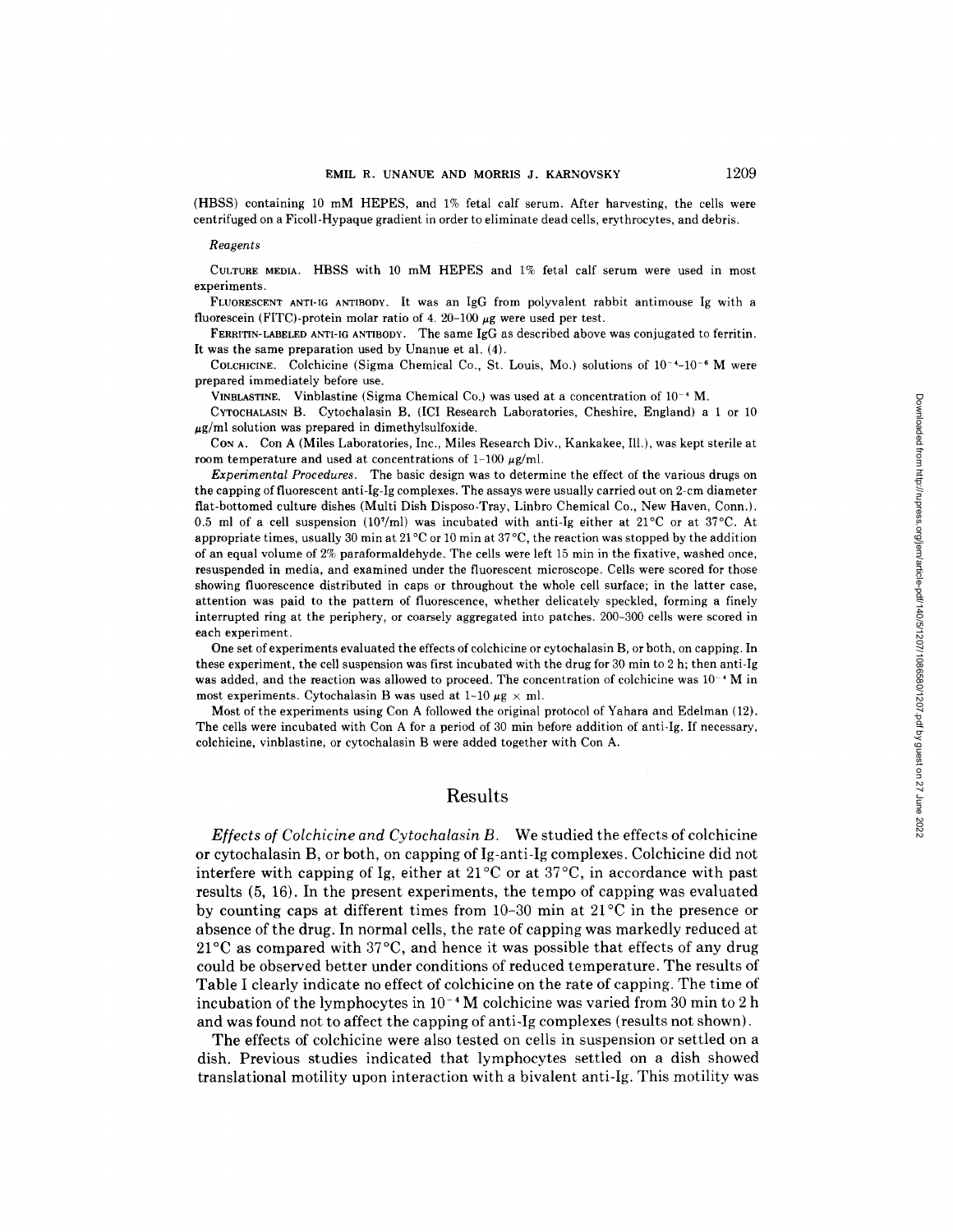reduced in cells in suspension, at least as judged by the presence or absence of ameboid forms (5). It was possible that a role of microtubules in capping could be evident in cells in suspension, that is, in conditions where the cells were not involved in translation.

Spleen cells were harvested and incubated at 4°C with anti-Ig, washed, and resuspended on a dish at  $10<sup>7</sup>/m$  or maintained in suspension (at  $10<sup>6</sup>/m$ ) for 30 min at room temperature. Under each condition, cells were suspended in media with or without  $10^{-4}$  M colchicine. Colchicine had no effect on capping in cells settled on a dish or in suspension, despite the fact that translational motility was known to be reduced in the last condition (5).

Incubation of lymphocytes at 37°C with cytochalasin B did not interfere with capping except for the changes already described in previous papers (5). These

|                    | Cells incubated with: |                        |  |  |
|--------------------|-----------------------|------------------------|--|--|
| Time of incubation | Regular media         | $10^{-4}$ M colchicine |  |  |
| min                | %                     | %                      |  |  |
| 5                  | 19.5                  | 16.3                   |  |  |
| 15                 | 36.8                  | 41.2                   |  |  |
| 30                 | 80.6                  | 88.2                   |  |  |

**TABLE I**  *Effect of Colchicine on Capping at 2I°C* 

Cells were incubated with  $10^{-4}$  M colchicine at room temperature for 30 min before the addition of FITC-labeled anti-Ig.

are the appearance of caps occupying a large area of the cell surface, with a tendency for the complexes to separate into loose, individual aggregates. However, at  $21^{\circ}$ C, the number of caps in the presence of cytochalasin B was reduced usually about 30%; the cells not showing caps had large masses of complexes in various areas of the membrane.

There was a marked reduction in capping by the exposure of lymphocytes to both colchicine and cytochalasin B but only when the experiments were done at 21°C. At 37°C, these effects were minimal. Fig. 1 and Table II depicts representative experiments.

*Effects of Con A.* Following the original protocol of Yahara and Edelman (12), we found an inhibition of Con A on the capping of Ig-anti-Ig (Table III). Patching of the complexes, as assayed by fluorescent and electron microscopy (using ferritin-labeled anti-Ig in thin sections or freeze etching), was also greatly inhibited. The inhibition of capping was best seen in lymphocytes incubated at 21<sup>o</sup>C with Con A; at  $37^{\circ}$ C, the inhibitory effects were present, albeit to a lesser extent (Table III, exp. 2). In agreement with the observation of Edelman and co-workers, we found that drugs that bind to microtubular proteins, like colchicine or vinblastine, reversed the inhibition (Table III, exps. 2, 3, and 4). It became very apparent, however, that the caps seen in Con A-treated cells (treated or not treated with colchicine) were distinctly different from the caps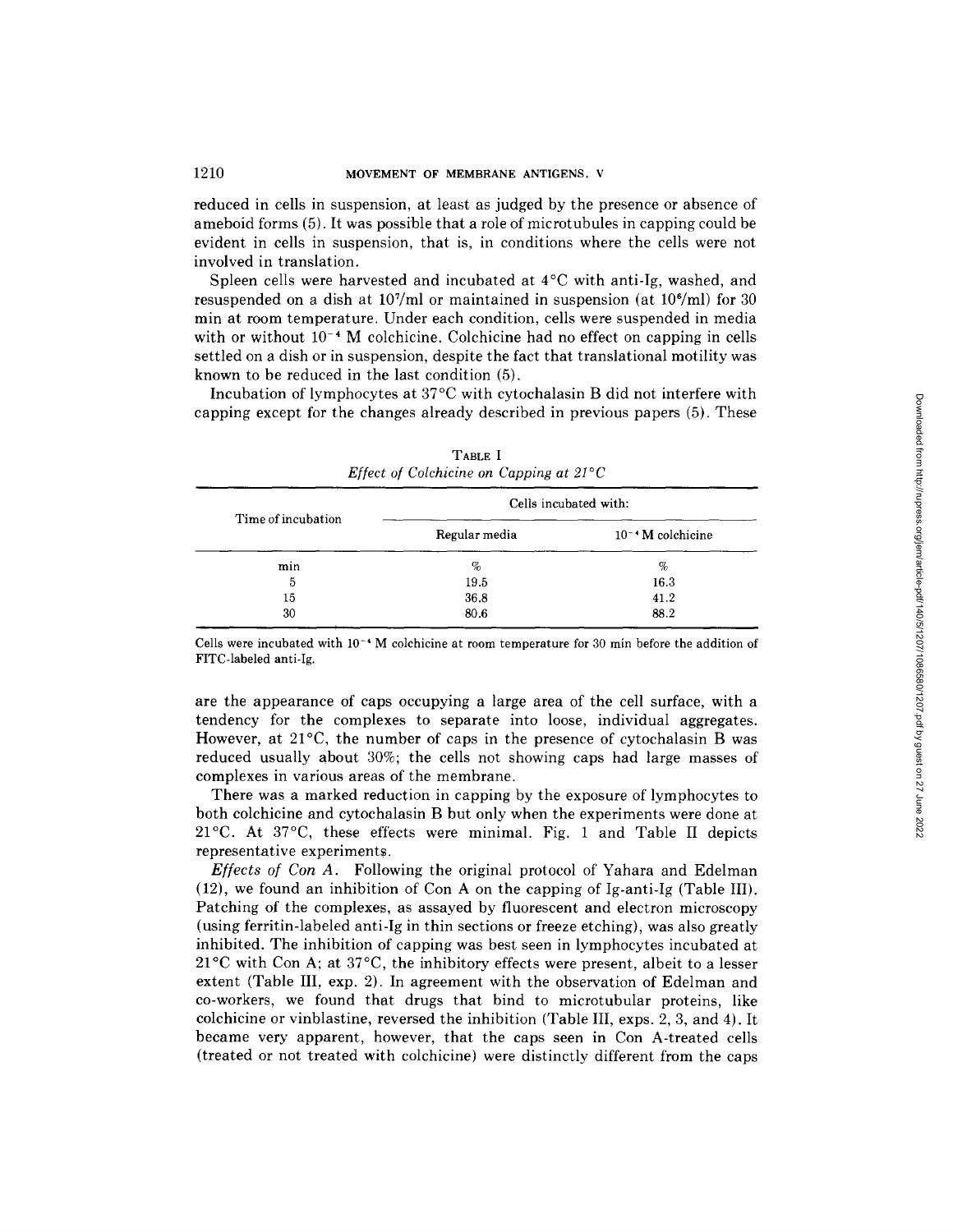seen in normal lymphocytes. The caps in Con A-treated cells occupied a larger area of the surface, the fluorescence was finely stippled, and, moreover, the caps were generally observed in lymphocytes having ameboid or motile forms. By electron microscopy, the complexes in the capping area were evenly distributed and showed little aggregation or patching.



FIG. 1. Lymphocytes were incubated with the drugs for 30 min before addition of anti-Ig. Colchicine was used at 10<sup>-4</sup> M. Cytochalasin B (cyto B) was used at 1  $\mu$ g/ml.

|                                                                 | Caps at:       |                |  |
|-----------------------------------------------------------------|----------------|----------------|--|
| Treatment                                                       | $21^{\circ}$ C | $37^{\circ}$ C |  |
|                                                                 | %              | $\%$           |  |
| Regular media                                                   | 81.1           | 93.5           |  |
| Colchicine $(10^{-4} M)$                                        | 82.0           | 93.0           |  |
| Cytochalasin B $(1 \mu g/ml.)$                                  | 64.6           | 78.6           |  |
| Colchicine $(10^{-4} M)$ plus cytochalasin B<br>$(1 \mu g/ml.)$ | 46.5           | 92.1           |  |

TABLE II *Effects of Colchicine and Cytochalasin B on Capping* 

The lymphocytes were incubated with the drugs for 30 min at  $21^{\circ}$ C or  $37^{\circ}$ C, anti-Ig was then added, and capping allowed to proceed for 30 min at  $21^{\circ}$ C or for 20 min at  $37^{\circ}$ C.

In the experiment of Fig. 2, we scored the caps on the basis of the area of the lymphocyte that they occupied; that is to say, whether they covered one-fourth, one-half, or three-fourths of the cell surface. Previously, we showed that stationary lymphocytes tended to have larger caps (i.e., those occupying one-half to three-fourths of their surface), while motile lymphocytes had small caps occupying a small area (one-fourth caps). In this experiment, we allowed the lymphocytes to settle on a dish, carried out the reaction, i.e. added Con A, then anti-Ig, and then stopped the reaction with fixative, and then scored the caps.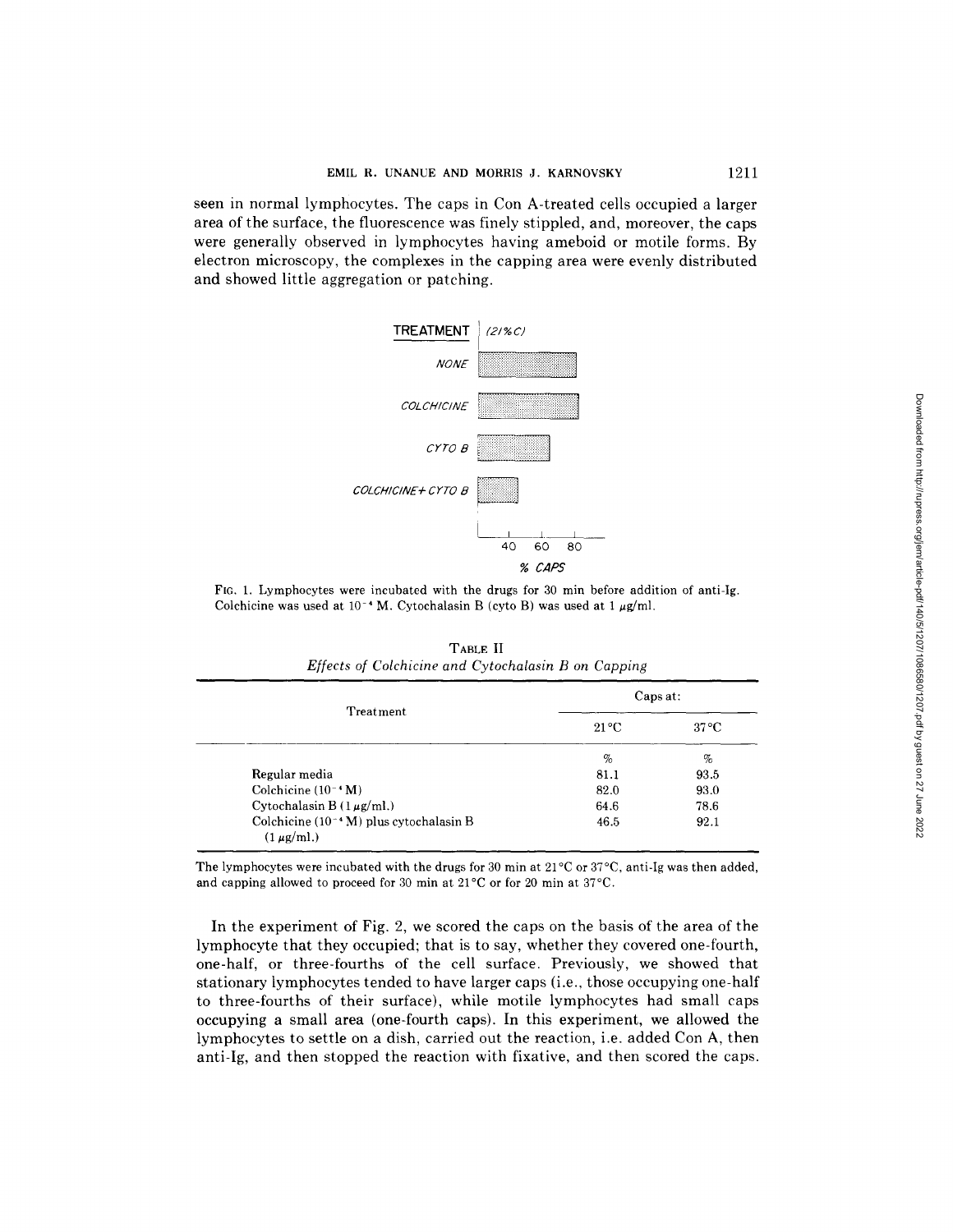|             | Dose of Con A | Other treatment                             | Temperature    | Caps |
|-------------|---------------|---------------------------------------------|----------------|------|
|             | $\mu$ g/ml    |                                             |                | $\%$ |
| $\mathbf I$ | No Con A      | None                                        | $21^{\circ}$ C | 97.1 |
|             | 1             | None                                        | $21^{\circ}$ C | 94.5 |
|             | 5             | None                                        | $21^{\circ}$ C | 36.5 |
|             | 10            | None                                        | $21^{\circ}$ C | 25.6 |
|             | 50            | None                                        | $21^{\circ}$ C | 22.0 |
|             | 100           | None                                        | $21^{\circ}$ C | 14.3 |
| $_{II}$     | No Con A      | None                                        | $21^{\circ}$ C | 87.7 |
|             | 100           | None                                        | $21^{\circ}$ C | 19.5 |
|             | 100           | Colchicine 10 <sup>-4</sup> M <sup>*</sup>  | $21^{\circ}$ C | 65.9 |
|             | 100           | Vinblastine 10 <sup>-4</sup> M <sup>*</sup> | $21^{\circ}$ C | 65.3 |
|             | No Con A      | None                                        | $37^{\circ}$ C | 93.0 |
|             | 100           | None                                        | $37^{\circ}$ C | 62.8 |
| Ш           | No Con A      | None                                        | $21^{\circ}$ C | 87.7 |
|             | 100           | None                                        | $21^{\circ}$ C | 19.5 |
|             | 100           | Colchicine 10-4 M*                          | $21^{\circ}$ C | 65.9 |
| IV          | None          | None                                        | $21^{\circ}$ C | 74.0 |
|             | 100           | None                                        | $21^{\circ}$ C | 36.0 |
|             | 100           | Colchicine 10 <sup>-4</sup> M <sup>*</sup>  | $21^{\circ}$ C | 58.0 |
|             | 100           | Colchicine 10 <sup>-4</sup> M‡              | $21^{\circ}$ C | 62.0 |

**TABLE** III *Inhibition of Capping by Con A* 

The lymphocytes were incubated with Con A 30 min before the addition of anti-Ig.

\* Drug was added together with Con A

\$ Lymphocytes were incubated with colchicine 30 min before incubation with Con A.



FIG. 2. This figure shows the number of lymphocytes having caps of different sizes. Most untreated lymphocytes have small tight caps occupying one-fourth of the cell surface. The caps seen in Con A-treated lymphocytes occupy a much larger area of the surface.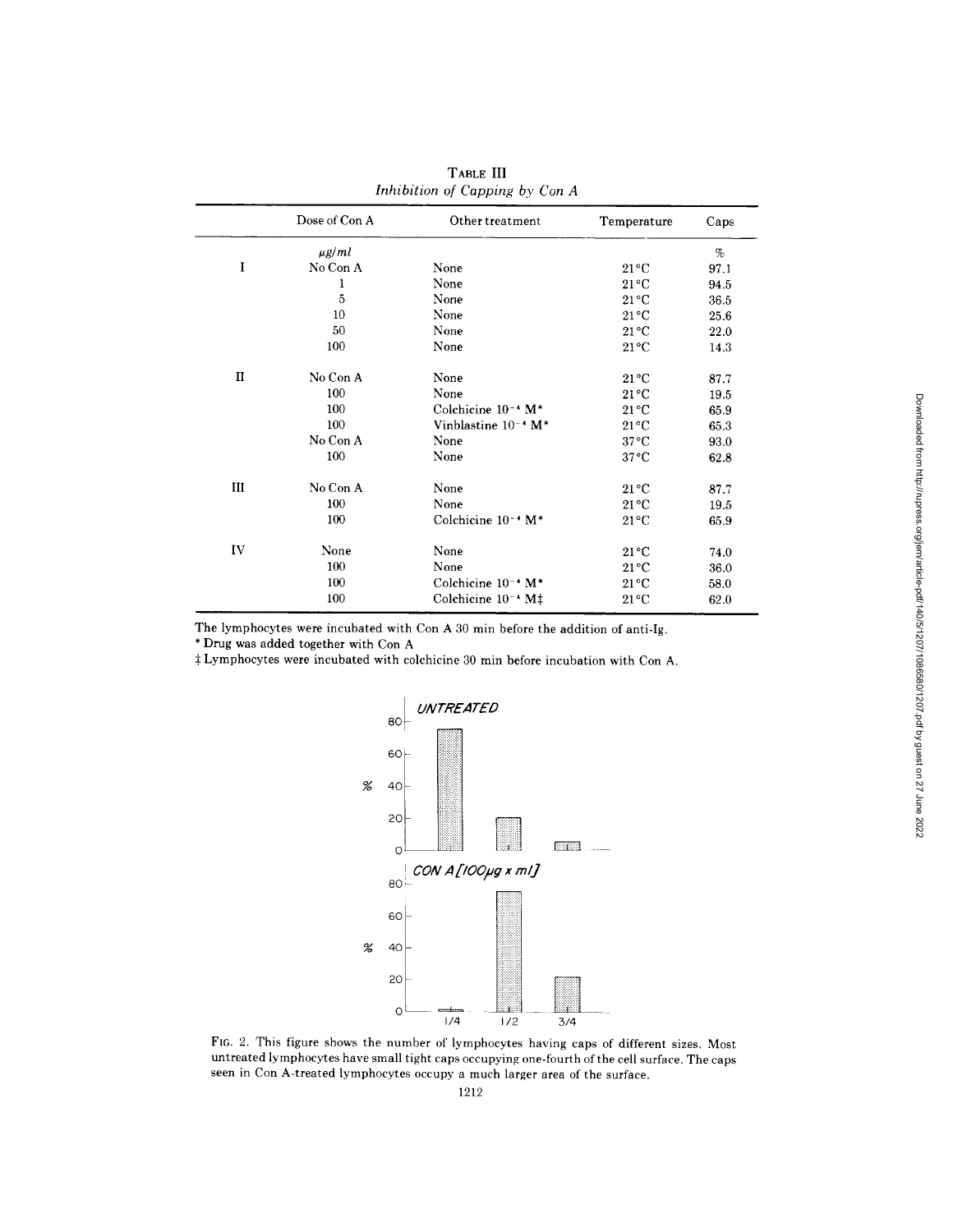Note that while most normal lymphocytes had tight (one-fourth) caps, the great number of caps in Con A-treated lymphocytes occupied half or more of the cell surface.

It was of interest to note that Con A-treated lymphocytes containing caps of Ig-anti-Ig exhibited very abnormal shapes, being irregularly long and stretched. Fig. 3 is a scanning electron micrograph of one such cell. In the experiment of Table IV, we incubated cells with Con A, with or without colchicine, for 30 min, then added FITC anti-Ig for 30 min, and fixed. The cells were examined for presence of Ig-anti-Ig in caps or over the entire surface and/or for the presence of normal or ameboid shapes. One can note that Con A-treated cells had a reduced



FIG. 3. Scanning electron micrograph of lymphocytes treated with Con A and anti-Ig under the conditions described in the text. Note the markedly elongated hand-mirror form of the cell. One pole is smooth; the other (presumably the tail) is roughened.  $\times$  14,000.

|             |               | Motile and Stationary Lymphocytes in the Con A Effect |    |                                             |                           |         |       |         |  |
|-------------|---------------|-------------------------------------------------------|----|---------------------------------------------|---------------------------|---------|-------|---------|--|
|             | Anti-Ig plus: |                                                       |    | Noncapped lymphocytes<br>Capped lymphocytes |                           |         |       |         |  |
| Con A       | Colchicine    | $\%$                                                  |    | Round Ameboid                               | Ratio (ameboid:<br>round) | $Q_{n}$ | Round | Ameboid |  |
| No          | No            | 60                                                    | 23 | 37                                          | $1.6\,$                   | 40      | 39    |         |  |
| No          | $10^{-4}$ M   | 63                                                    | 21 | 42                                          | 2.0                       | 37      | 37    | 0       |  |
| $100 \mu g$ | No            | 20                                                    |    | 19                                          | 19.0                      | 80      | 76    | 4       |  |
| $100 \mu$ g | $10^{-4} M$   | 47                                                    | 5  | 42                                          | 8.4                       | 53      | 51    | 2       |  |

TABLE IV *Motile and Stationary Lymphocytes in the Con A Effect* 

Stationary and ameboid lymphocytes were judged on the basis of morphology (5).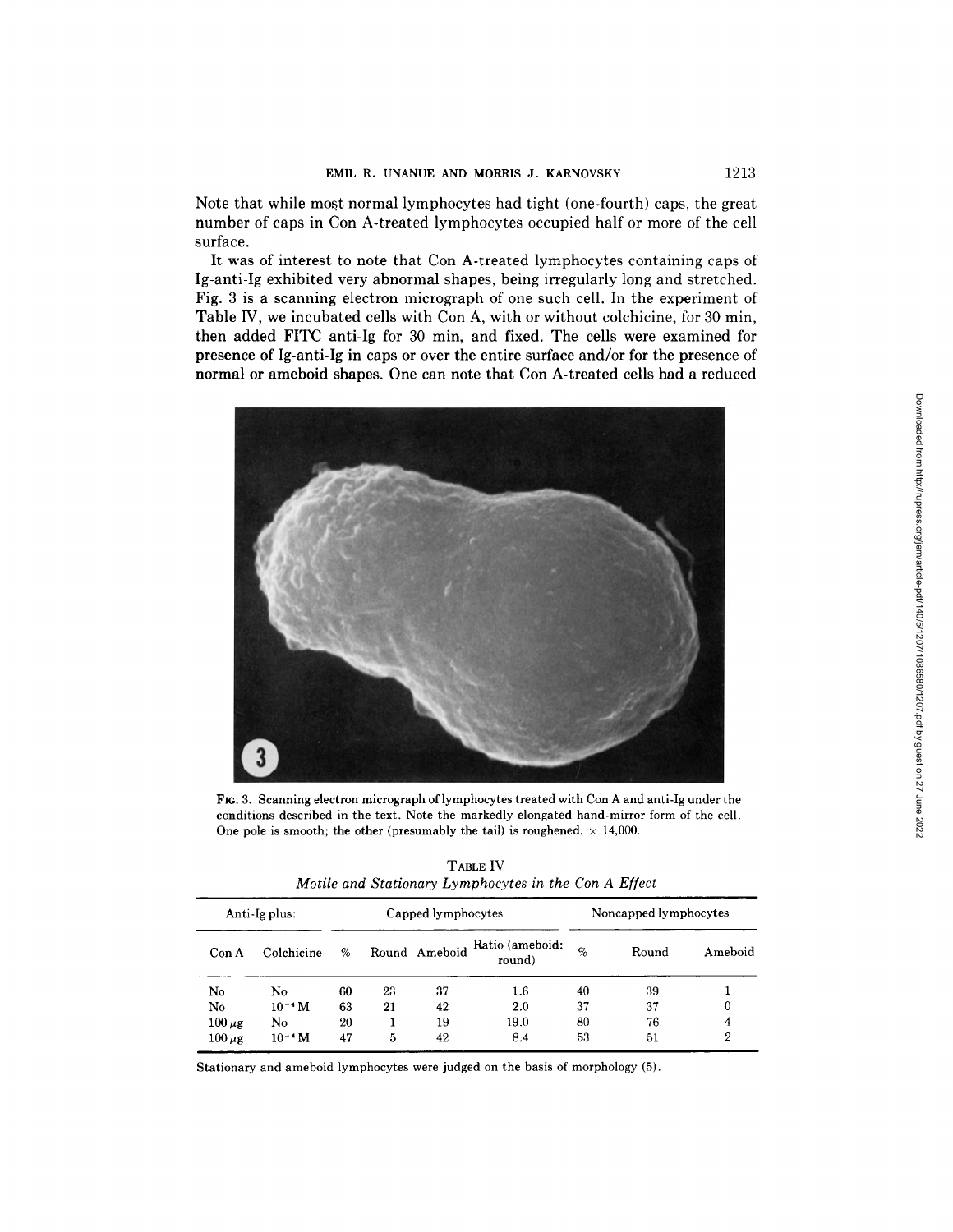number of caps. Indeed, most caps in Con A lymphocytes were in ameboid cells. Colchicine increased the number of caps in Con A-treated lymphocytes increasing the number of cells with ameboid features (Fig. 4).

We investigated the relationship between cell motility and the Con A inhibition of capping by examining microscopically live lymphocytes settled on culture dishes. This was done by examining the dishes on an inverted microscope either at room temperature or at 37°C with the aid of an air-curtain incubator.



FIG. 4. Scanning electron micrograph of lymphocytes treated with Con A, colchicine, and anti-Ig. Note the markedly elongated form. One pole is smooth and shows blebbing of the surface membrane; the other (presumably the tail) is roughened.  $\times$  10,000.

Most normal lymphocytes were round and did not move. Addition to them of anti-Ig produced an increase in random translation in about one-fourth of the cells. This translational process, previously described (5), is slow and random. Addition of Con A produced a striking series of changes. Some cells became elongated and very stretched, very slowly displacing themselves. (Some of these elongated forms were rather striking; note the scanning electron mierograph in Figs. 3 and 4.) After about 5 min, these ameboid lymphoeytes no longer moved, although retaining their abnormal shapes. These ameboid shapes persisted for at least 2 h of culture, suggesting that the lymphocytes were "frozen" in their peculiar morphology. (In contrast, normal lymphocytes treated with anti-Ig displaced themselves for about 20 min and then became round.) The addition of eolchicine plus Con A brought about one significant change from Con A alone, and that was that the lymphocytes having the ameboid shapes

Downloaded from http://rupress.org/jem/article-pdf/140/5/1207/1086580/1207.pdf by guest on 27 June 2022 Downloaded from http://rupress.org/jem/article-pdf/140/5/1207/1086580/1207.pdf by guest on 27 June 2022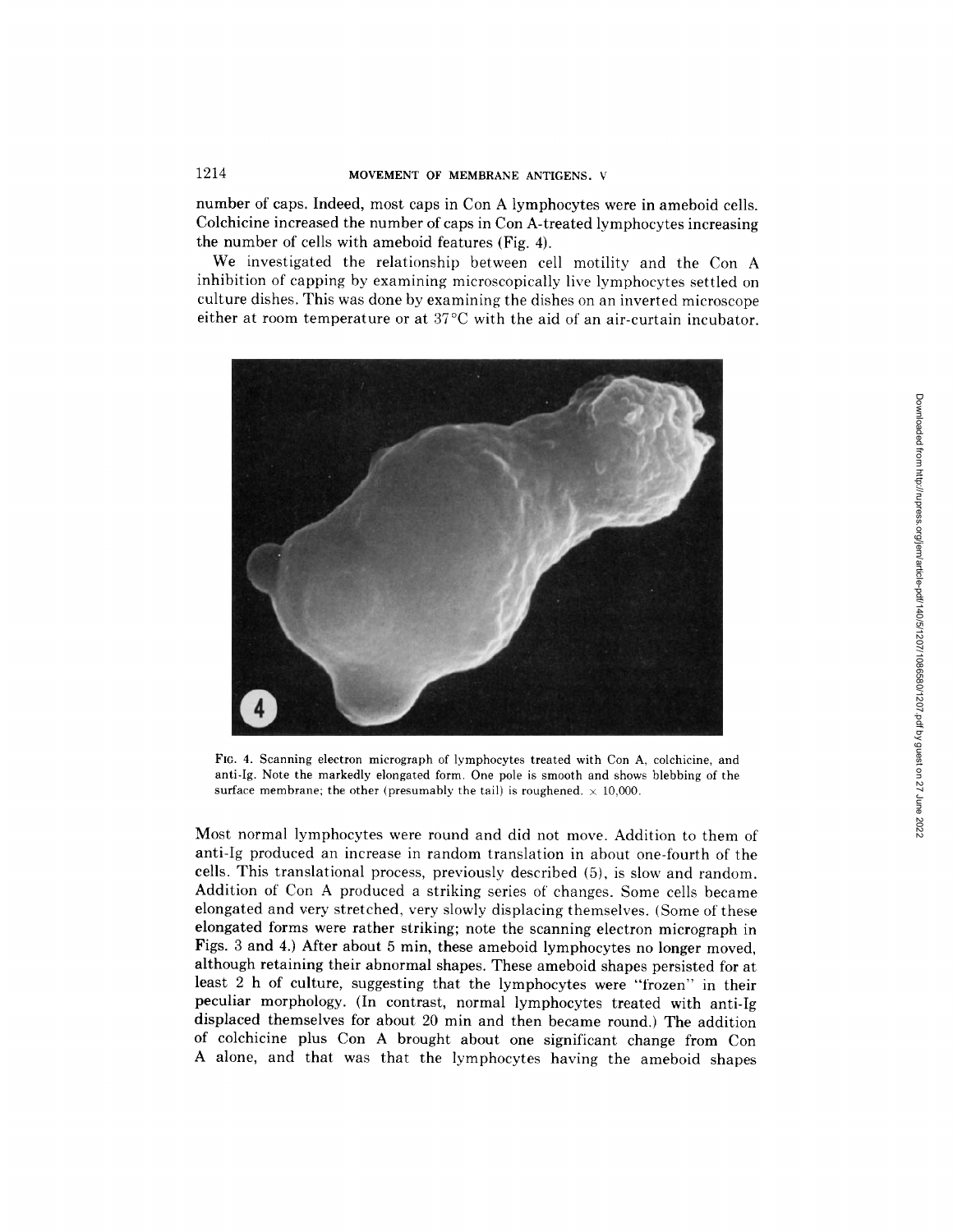continued their slow migration and change of shape for up to 30 min of culture at which time they stopped but retained their abnormal morphology. Cytochalasin B (1  $\mu$ g/ml) added at the same time with Con A, or Con A and colchicine, inhibited all cell motility and development of ameboid shapes in the lymphocytes.

In contrast to its effects on normal lymphocytes, cytochalasin B markedly affected capping in Con A-treated cells. First, cytochalasin B enhanced the inhibition of capping produced by Con A; secondly, it counteracted the effect of colchicine on the Con A inhibition of capping. These experiments are depicted in Table V and Fig. 5.

We were interested in determining whether the inhibition of Con A on capping

| Con A      | Colchicine     | Cytochalasin B | Caps |
|------------|----------------|----------------|------|
| $\mu$ g/ml |                | $\mu$ g/ml     | $\%$ |
| No         | No             | No             | 56.5 |
| 100        | N <sub>0</sub> | No             | 25.2 |
| 100        | $10^{-4} M$    | No             | 53.9 |
| 100        | No             | 1.0            | 2.0  |
| 100        | $10^{-4}$ M    | 1.0            | 1.0  |
| No         | N <sub>0</sub> | 1.0            | 41.7 |
| No         | $10^{-4} M$    | 1.0            | 24.8 |

TABLE V *Effects of Colchicine and Cytochalasin B on the Inhibition of Capping by Con A* 

Lymphocytes were incubated with the different drugs for 30 min at 21°C before addition of anti-Ig.

could be influenced if the lymphocytes were on a solid substrate or in suspension. Lymphocytes were placed in a small culture flask at room temperature and maintained in rotation for the whole time of the experiment. Another portion of cells was placed on a culture dish. Both sets were exposed to the drugs for 1 h at room temperature, then FITC anti-Ig was added, and the reaction stopped after 30 min. The results of one representative experiment are depicted in Fig. 6. Capping was inhibited in lymphocytes placed on a culture dish and treated with Con A; the effect was reversed by colchicine treatment; cytochalasin B counteracted the effects of colchicine and enhanced the inhibition produced by Con A. Lymphocytes in suspension and treated with Con A exhibited as many caps as normal cells; these lymphocytes with caps were also markedly ameboid, and the caps occupied a large area of the surface. We surmised that in suspension the lymphocytes treated with Con A could still produce the changes in shape which, as discussed before, were not always associated with movement. The capping of these cells, however, was totally inhibited by addition of cytochalasin B which also inhibited the changes in cell shape.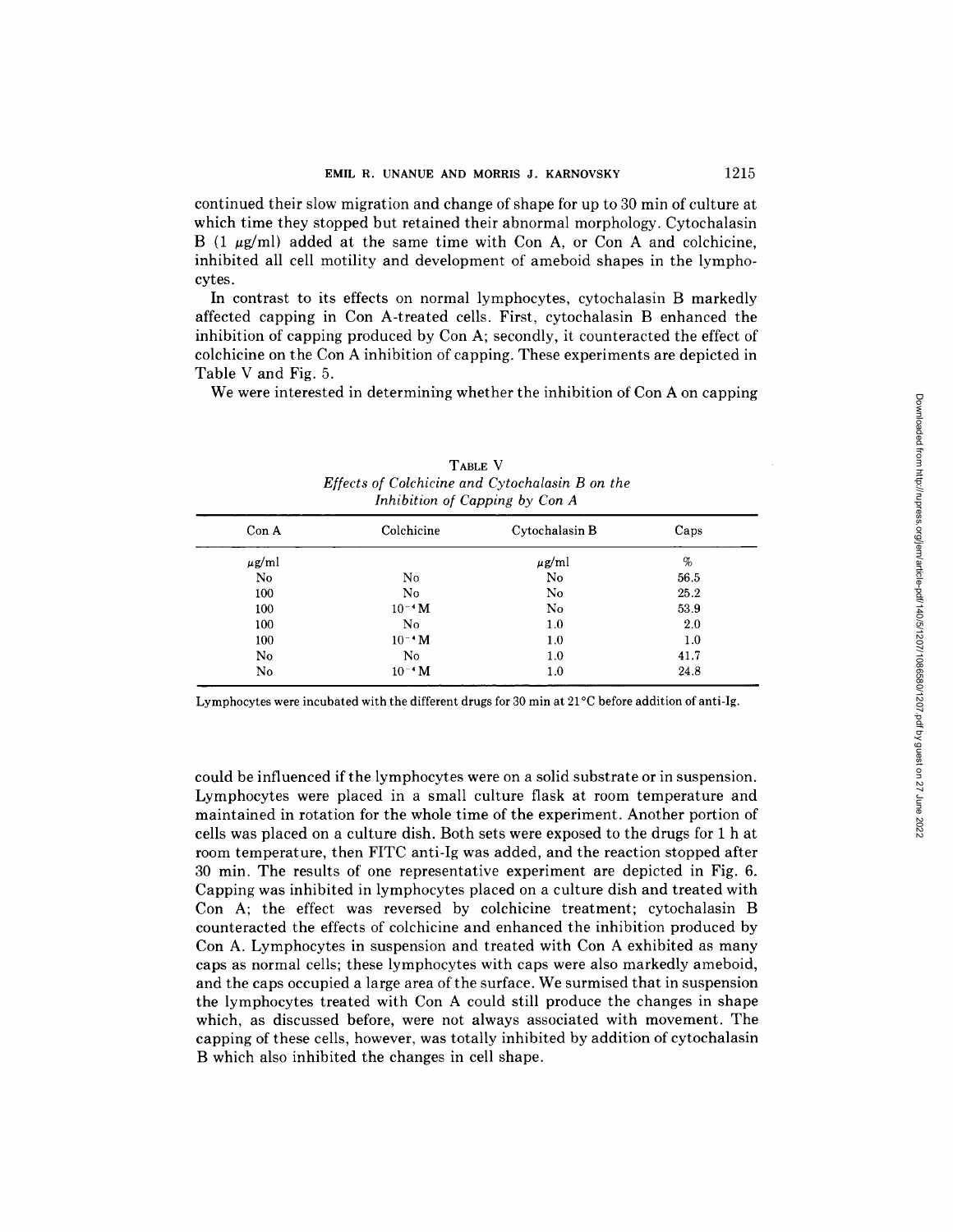#### 1216 **MOVEMENT OF MEMBRANE ANTIGENS. V**







FIG. 6. The description of the experiment is in the text. The concentrations of the drug as in the experiment of Fig. 5. Cells were shaken on a rotating platform at about 150 cycles/min.

## **Discussion**

Several results emerge from these experiments, and tentative conclusions can be drawn; however, it is fully realized that the great problem in interpreting the results of these experiments and others like them is that they depend on the actions of various chemicals, whose specificity of action is not altogether clear, and which may also have several sites of interaction with the cell. Cytochalasin B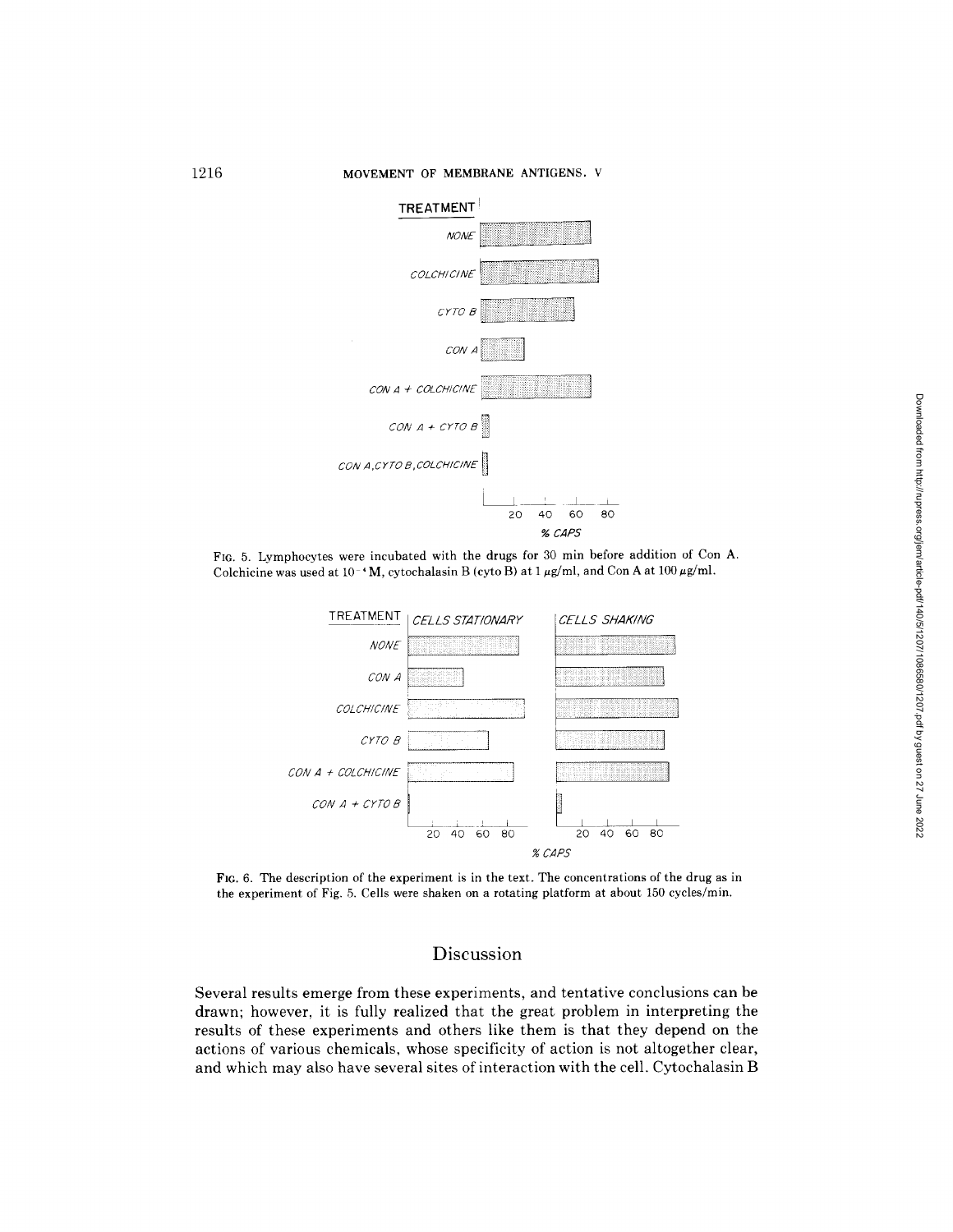is a drug that clearly inhibits movement, but its site of action is controversial; we have accepted the notion that in a broad sense it acts on contractile proteins and microfilaments, although other effects, such as inhibition of glucose transport, have been indicated (17). Colchicine and similar drugs definitely have specificity binding to microtubular protein, but other effects such as inhibition of nucleotide transport (18) have been reported. Apart from these problems, we face the general observation that microtubules and microfilaments are not seen in abundance in B lymphocytes. Whether or not colchicine-sensitive and cytochalasin B-sensitive structures in the B cells are organized as in other cells needs to be determined, as does their pattern of response to these drugs.

The movement of surface complexes into a cap involves an energy-dependent process and is not the result of simple diffusion. It is our hypothesis that a cross-linking ligand initiates a series of reactions that result in a rapid flow of membrane producing the cap, and in the stimulation of the translation of the cell if it happens to sit on a solid substrate. Basically, capping involves a membrane perturbation that needs some directional control for orienting the complexes towards a focal point. Indeed, as one analyzes the different experiments, they strongly suggest that the energy-dependent membrane activity that results in capping is directly or indirectly influenced or regulated by two interrelated but distinct internal events, one related to cell translation involving microfilaments, i.e., to a cytochalasin B-sensitive system; the other associated with the activation of the microtubular system. This statement is based on the fact that the chain of events can be stopped at certain steps by appropriate drugs. What is the role of microtubules in these processes? This point is not clear, although the overall evidence, albeit indirect, suggests that they do play a role perhaps by orienting the membrane activity. There is no doubt that colchicine-treated lymphocytes capped Ig and moved, perhaps even more than normal cells. This clearly implies that microtubules are not essential in the translational process of the lymphocyte, although the possibility of involvement of some long-lived colchicine-resistant structure has not been ruled out. Also the kind of movement in the normal and colchicine-treated lymphocyte has not been studied in depth, and qualitative differences have not been explored. The effects of microtubules became noticeable in conditions where the actual translation of the cell was stopped, such as by cytochalasin B. (There is an apparent discrepancy between this experiment and that in which colchicine-treated lymphocytes in suspension still capped despite the absence of ameboid forms indicative of cell translocation. We conclude that in the latter instance the mechanisms subserving translocation were operative despite the lack of movement since the cells were not attached to a substrate.) Our conclusion is that in a normal lymphocyte the process of translation orients the cap towards its trailing portion, microtubules most likely, although not necessarily, playing a role. If, however, translation event is stopped at some critical step in its triggering, such as by cytochalasin B, then the microtubular system becomes more essential, serving in some way to direct the flow of complexes. The important point that we are stressing here is the need for some internal regulating process in orienting the flow of complexes. The experiments of Berlin and co-workers (8-11) in the neutrophil and macrophage do show more clearly the regulation of membrane activity by microtubules than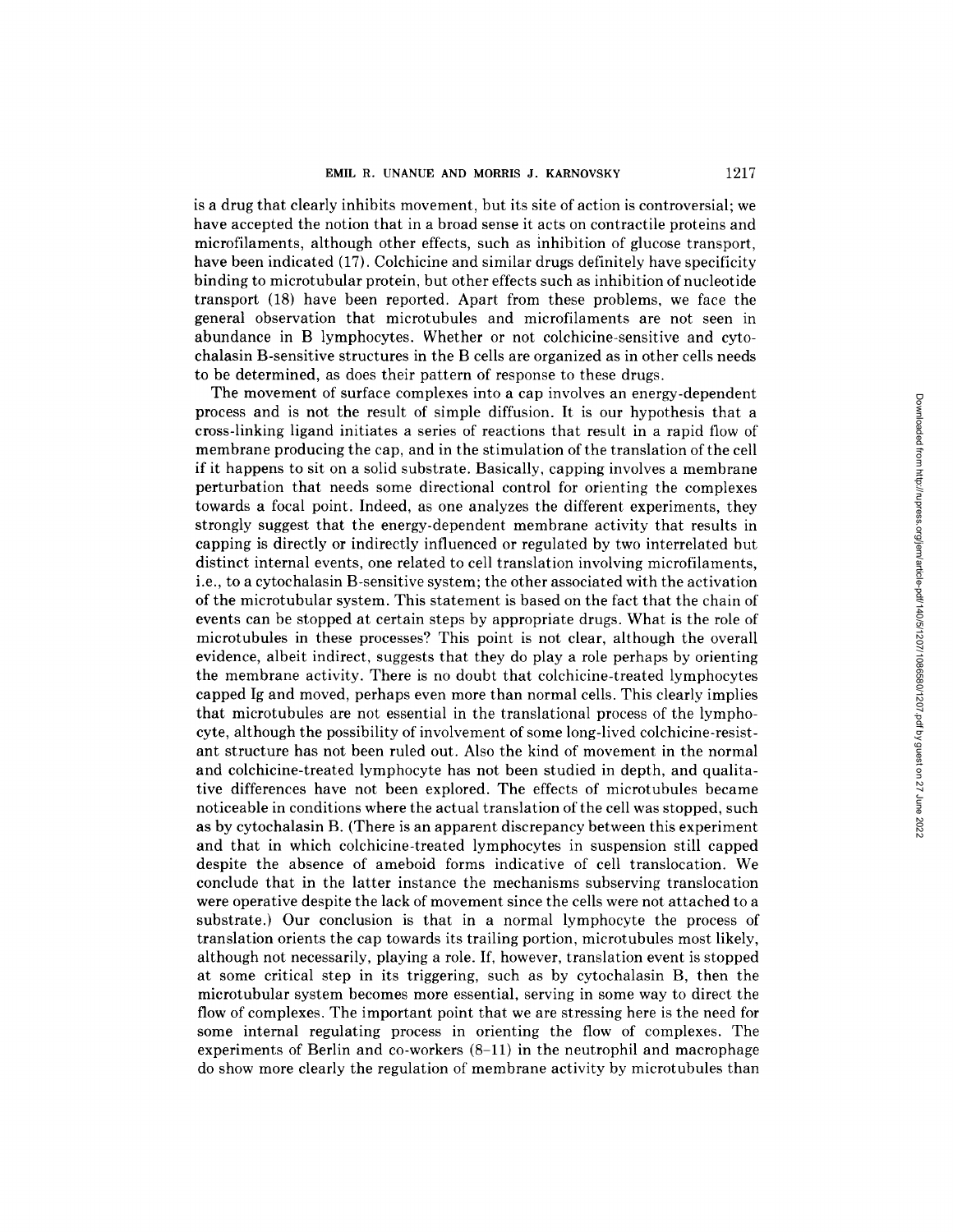do the present experiments with lymphocytes. Likewise, the experiments of Ryan et al. (7) in the neutrophil very clearly demonstrate the role of translation in the orientation of the capped complexes.

The interrelationship between microtubules and surface Ig has been stressed by Yahara and Edelman (12-15) in a series of experiments confirmed herein. The basic observation is that Con A stops both membrane aggregation of complexes and capping and that colchicine counteracts these effects. Edelman's work calls attention to two states of microtubules with the possibility of their activation of fixation when Con A binds to the membrane. We interpret these results in a different way based on the present experiments. Our indications are that colchicine is allowing the Con A-treated lymphocyte to increase its translational process as a result of which there is a backflow of the complexes to the most posterior part of the cell. It appears that Con A at the doses employed among other things restricts the translation of the cell, although these do develop very abnormal shapes. This restriction seems to be alleviated by certain maneuvers, such as treating the cell with colchicine, increasing the temperature of the reactions (Table III), or placing the cells in suspension (Fig. 6). The point to stress is that capping in the Con A lymphocyte, treated or not with colchicine, appears to be dependent on movement or at least on a cytochalasin B-sensitive system, which is not the case in the normal cells. Still, the basic effect of Con A on the membrane seems to us to be its "stabilization", leading to the blocking of patching or aggregation. This effect was not counteracted by colchicine (our • cytological observations; experiment of Fig. 2). The nature of the Con A effect on membrane remains a fascinating point to explore.

#### Summary

Capping of surface Ig by anti-Ig antibodies involves a membrane perturbation requiring an energy-dependent step. Lymphocytes treated with anti-Ig are stimulated to move. Previously, we had shown that movement was not essential for capping, although it influenced the localization of the cap. We have investigated the role of cell movement and of microtubular proteins in this phenomenon. Treatment of B lymphocytes with colchicine does not affect capping of Ig nor does it affect the increase in translational movement produced by anti-Ig antibodies. Treatment of lymphocytes with cytochalasin B stops translational movement and may affect capping to some degree under appropriate circumstances. Lymphocytes treated with both drugs are impaired in capping. We surmise that there may be two cytoplasmic events regulating directly or indirectly capping: one associated with the process of translational movement, the other associated with the activity of microtubules. Lymphocytes treated with concanavalin A do not cap Ig. Colchicine reverses this inhibition. Certain experimental procedures antagonize the colchicine effect, the most striking of which is the use of cytochalasin B. Colchicine appears to increase movement of the Con A-treated lymphocyte, and this increased movement appears responsible for the accumulation of complexes to the posterior part of the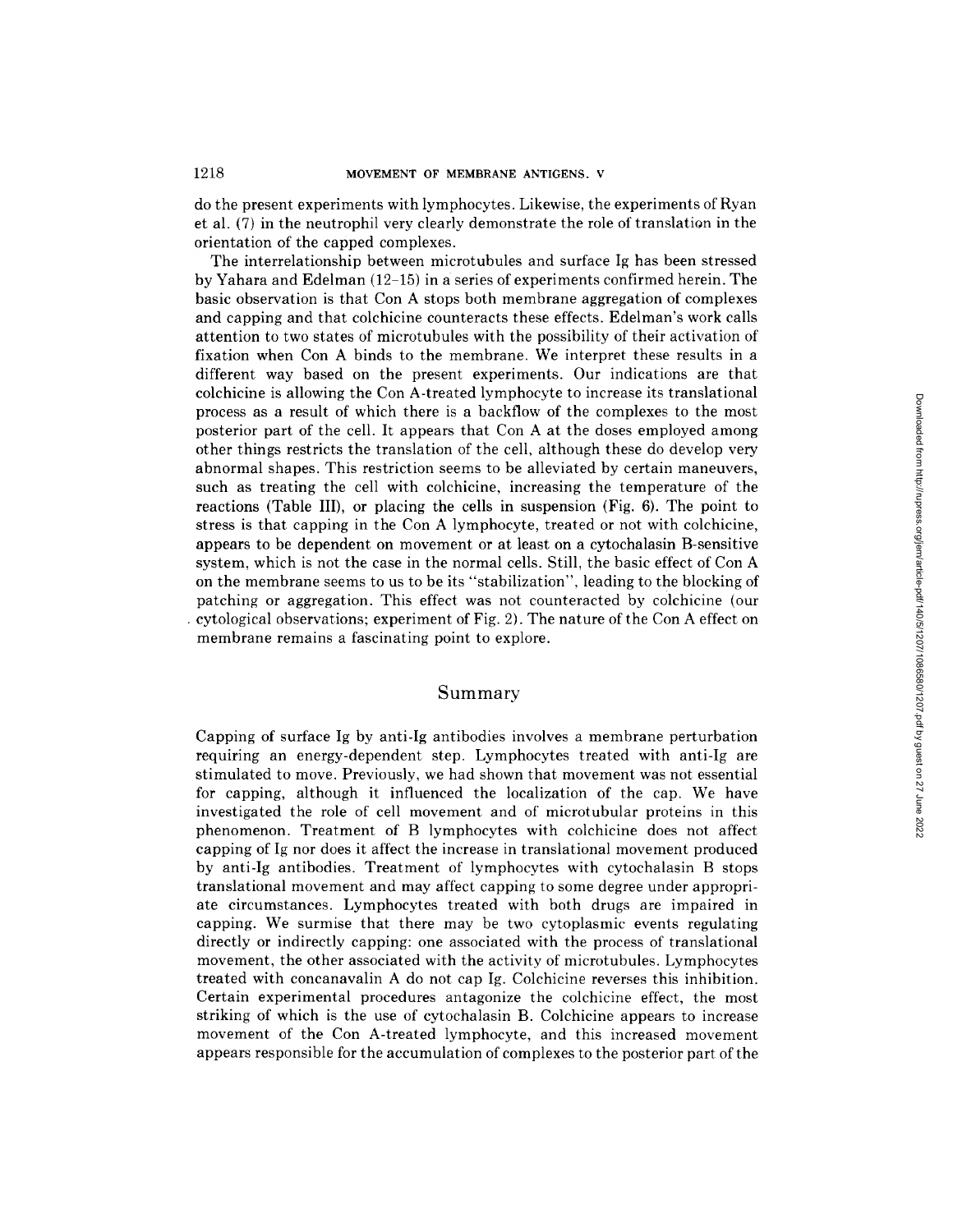cell. Con A inhibits patching of Ig by anti-Ig, and this is not reversed by colchicine.

#### *Received for publication 5 June 1974.*

*Note Added in Proof.* After this manuscript was submitted for publication, a paper by Dr. S. de Petris appeared in *Nature (Lond.).* (250:54, 1974), containing experiments very similar to ours. de Petris presented data showing that both colchicine and cytochalasin B inhibited capping of Ig-anti-Ig and that cytochalasin B had a marked inhibitory effect on capping of FITC-Con A.

## **References**

- 1. Raft, M. C., and S. de Petris. 1973. Movement of lymphocyte surface antigens and receptors: the fluid nature of the lymphocyte plasma membrane and its immunological significance. *Fed. Proc.* 32:48.
- 2. Loor, F., L. Forni, and B. Pernis. 1972. The dynamics of the lymphocyte membrane. Factors affecting the distribution and turnover of surface immunoglobulin. *Eur. J. Immunol.,* 2:203.
- 3. Taylor, R. B., P. H. Duffus, M. C. Raft, and S. de Petris. 1971. Redistribution and pinocytosis of lymphocyte surface immunoglobulin molecules induced by antiimmunoglobulin antibody. *Nat. New Biol.* 233:225.
- 4. Unanue, E. R., W. D. Perkins, and M. J. Karnovsky. 1972. Ligand-induced movement of lymphocyte membrane macromolecules. I. Analysis by immunofluorescence and ultrastructural autoradiography. *J. Exp. Med.* 136:885.
- 5. Unanue, E. R., K. A. Ault, and M. J. Karnovsky. 1974. Ligand-induced movement of lymphocyte membrane macromolecules. IV. Stimulation of cell movement by anti-Ig and lack of relationship to capping. *J. Exp. Med.* 139:295.
- 6. Engers, H. D., and E. R. Unanue. 1973. The fate of anti-Ig surface Ig complexes on B lymphocytes. *J. Immunol.* 110:465.
- 7. Ryan, G. B., J. Z. Borysenko, and M. J. Karnovsky. 1974. Capping of concanavalin A on human polymorphonuclear leukocytes: factors affecting redistribution of surface receptors. *J. Cell. Biol.* In press.
- 8. Ukena, T. E., and R. D. Berlin. 1972. Effect of colchicine and vinblastine on the topographical separation of membrane functions. *J. Exp. Med.* 136:1.
- 9. Berlin, R. D., and T. E. Ukena. 1972. Effect of colchicine and vinblastine on the agglutination of polymorphonuclear leukocytes by concanavalin A. *Nat. New Biol.*  **238:120.**
- 10. Berlin, R. D., J. M. Oliver, T. E. Ukena, and H. H. Yin. 1974. Control of cell surface topography. *Nature (Lond.).* 247:45.
- 11. Ukena, T. E., J. Z. Broysenko, M. J. Karnovsky, and R. D. Berlin. 1974. Effects of colchicine, cytochalasin B, as 2-deoxyglucose of the topographical organization of surface-bound concanavalin A in normal and transformed fibroblasts. *J. Cell. Biol.*  64:70.
- 12. Yahara, I., and G. M. Edelman. 1972. Restriction of the mobility of lymphocyte immunoglobulin in receptors by convanavalin A. *Proc. Natl. Acad. Sci. U. S. A.*  69:608.
- 13. Yahara, I., and G. M. Edelman. 1973. The effects of concanavalin A on the mobility of lymphocyte surface receptors. *Exp. Cell Res.* 84:143.